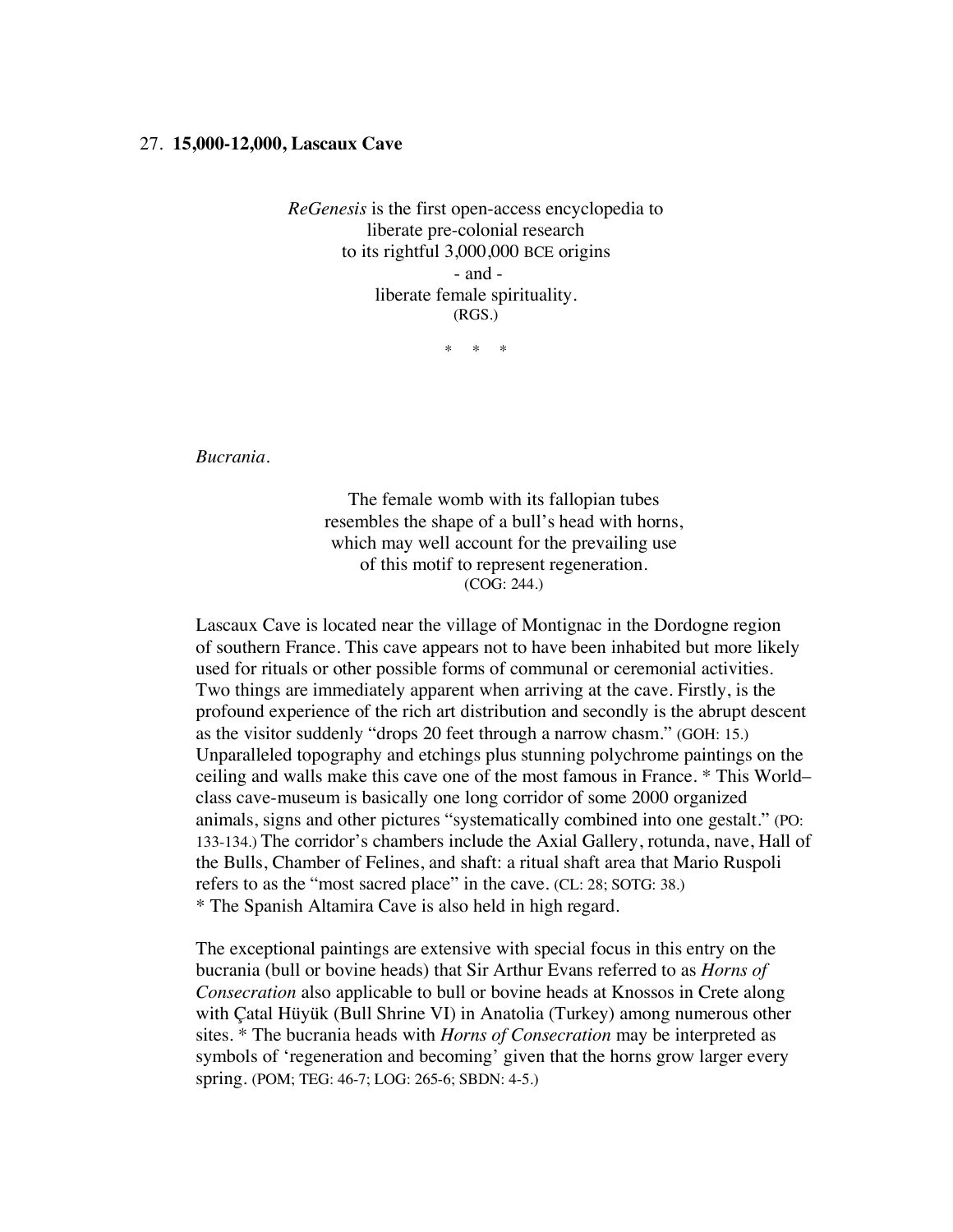\* Throughout *Re-Genesis,* bovine symbols, art, statues, and other iconography abound, including: Gula's Babylonian plaque; Sicilian Cathedra Goddess Throne; the Israeli Palaeolithic bull horns from Tel Ubeidiya; Altamira Cave; Tanit with bull (El or Ba'al Hammon); Egypt's cow-eared Hathor; plus, numerous discussions regarding the multivalent ramifications of crescent bull (bucrania) horns – and – fallopian tubes and uterus.

Gertrude Levy suggests that the bull is the actual embodiment of the earth's fertility and held in high regard along with horned altars dating back to sub– Neolithic levels. (GOH: 229, n. 5; POM.) Dorothy Cameron's research proposes a unique gynecological theory in which "Neolithic bull heads and *horns of consecration* directly relate to the fallopian tubes and uterus." (SBDN: 12-13, 4-5.) (POM; TEG: 46-7; LOG: 265-6.)

The generative bull/uterus symbolism may have been further amplified by the observation that both the human and the bovid gestation period is nine months. As a metaphor of birth, the image of bull, moon and uterus merges into one powerful multivalent symbol. These elements would have been significant to people who based their religion on analogy and metaphor (MH: 512).

Another visual element, which suggests religious ritual in connection with this shape, is the figurines [figures] with arms raised in the form of the stylized horns (MH: 513).

Following several 1980's back–to–back field trips to Cyprus, Egypt and France, it became increasingly apparent that the iconographic preponderance of "arms raised in the form of the stylized horns" (MH: 513) reflect some significant form or type of a KA posture or ritual. (SA: MMRS.) In *The Minoan–Mycenaean Religion and its Survival Greek Religion*, Williams, Zahn, and Nilsson review similarities between female idols with raised arms–and–sacred animal horns. (MMRS: 186.) They also compare Egyptian Predynastic figures with raised arms to Crete's horns of consecration. Findings suggest it is possible, "that in Crete, as in Egypt, there prevailed an early worship of a Great Mother in the form of a cow goddess." (MMRS: 186.) Bull horns since the Paleolithic and "in all countries have been vehicles of *outflowing power*." (GOH: 229.)

In *Re-Genesis*, are many cross–cultural discussions about the KA, KA/BA, and the Psi/KA, \* including Cypriot entry, 5400-3500 BCE, Ancient Aphrodite.

Included are numerous Psi/KA statues from the Enkomi, Kition, Amathus, and Paphos temples of the great goddess standing alone with raised arms or engaged in circle dances. The gesture of raised arms above the head is archetypal of Minoan–Mycenaean *Psi* madonna figures\*\* (TIGR: 15-16; RGS). Furthermore, this image is common in Egypt and known as the KA (or KA/BA). Selected interpretations of the KA include: a vital spirit, spiritual essence, or an alternate dwelling place for the spirit after death. (The root translation of KA is *generative force* or *life force* (RAE: 42; RGS)).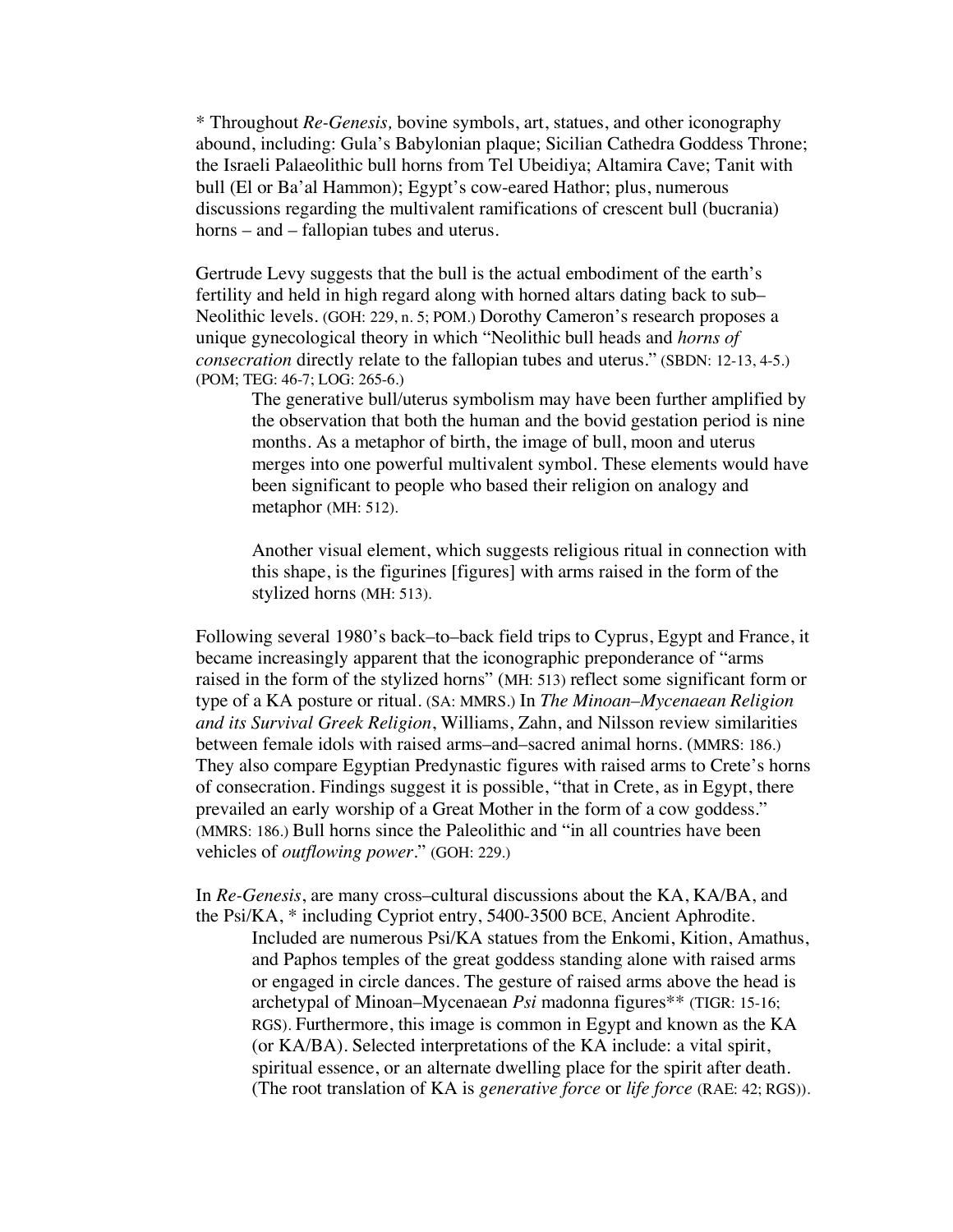The Psi/KA posture is also directly related to the ancient tree-pillar culture that is discussed throughout this database. (See the GSA section below.) \* (RGS: 5400-3500, Ancient Aphrodite: Chalcolithic or Copper Age). \*\* As in *L'Euguelionne*, Psi relates to the study of psychology, psychiatry, and psychobiology (AOW: 46-47; RGS).

Further Psi/KA research:

- Evans, Sir Arthur. *The Mycenaean Tree and Pillar Cult and Its Mediterranean Relations: With Illustrations from Recent Cretan Finds*. London, England: Macmillan, 1901. (MTPC.)
- James, Edward Oliver. *The Tree of Life: An Archaeological Study*. Leiden, Netherlands: Brill, 1966. (TOL.)
- Keel, Othmar. *Goddesses and Trees, New Moon and Yahweh*. Sheffield, England: Sheffield Academic Press, 1998. (GAT.)
- Meekers, Marijke.*Sacred Tree on Cypriote Cylinder Seals*. Nicosia, Cyprus: Report of the Department of Antiquities Cyprus: 1987. 66-76. (STCC.)

Further research on bucrania heads with horns of consecration:

- Cameron, Dorothy O. *Symbols of Birth and Death in the Neolithic*. London, England: Kenyon-Deane, 1981. (SBDN.)
- \_\_\_\_\_. *The Ghassulian Wall Paintings*. London, England: Kenyon-Deane, 1981. (GWP.)
- \_\_\_\_\_. "The Minoan Horns of Consecration." *From the Realm of the Ancestors: Essays in Honor of Marija Gimbutas*. Ed. Joan Marler. Manchester, CT: Knowledge, Ideas and Trends, Inc., 1997. 508-518. (MH.) \_\_\_\_\_. "The Symbolism of the Ancestors." *ReVision* 20.3 (Winter 1998): 6-

11. (SA.)

- Crawford, Osbert Guy Stanhope. *The Eye Goddess*. 2nd ed. Oak Park, IL: Delphi Press, 1991. (TEG.)
- Gimbutas, Marija Alseikaite. *Goddesses and Gods of Old Europe, 6500-3500 BC: Myths and Cult Images*. 2nd ed. London, England: Thames and Hudson, Ltd., 1984. [*The Gods and Goddesses of Old Europe, 7000-3500 BC: Myths, Legends, and Cult Images.* Berkeley, CA: University of California Press, 1974.] (GGE.)
- \_\_\_\_\_. *The Civilization of the Goddess: The World of Europe*. San Francisco, CA: Harper, 1991. 244-248, (COG). (See extensive index.)
- \_\_\_\_\_. *The Living Goddesses*. Supplemented and Ed. by Miriam Robbins Dexter. Berkeley, CA: University of California Press, 1999. Proof copy. 33-36. (TLG.)
- Evans, Sir Arthur. *The Palace of Minos.* 6 Volumes. London, England: Macmillan, 1930. (POM.)
- Levy, Gertrude Rachel. *The Gate of Horn: A Study of the Religious Conceptions of the Stone Age, and Their Influence upon European Thought.* London, England: Faber and Faber, 1948. (GOH.)
- Marshack, Alexander. *The Roots of Civilization: The Cognitive Beginnings of Man's First Art, Symbol and Notation.* Mount Kisco, NY: Moyer Bell,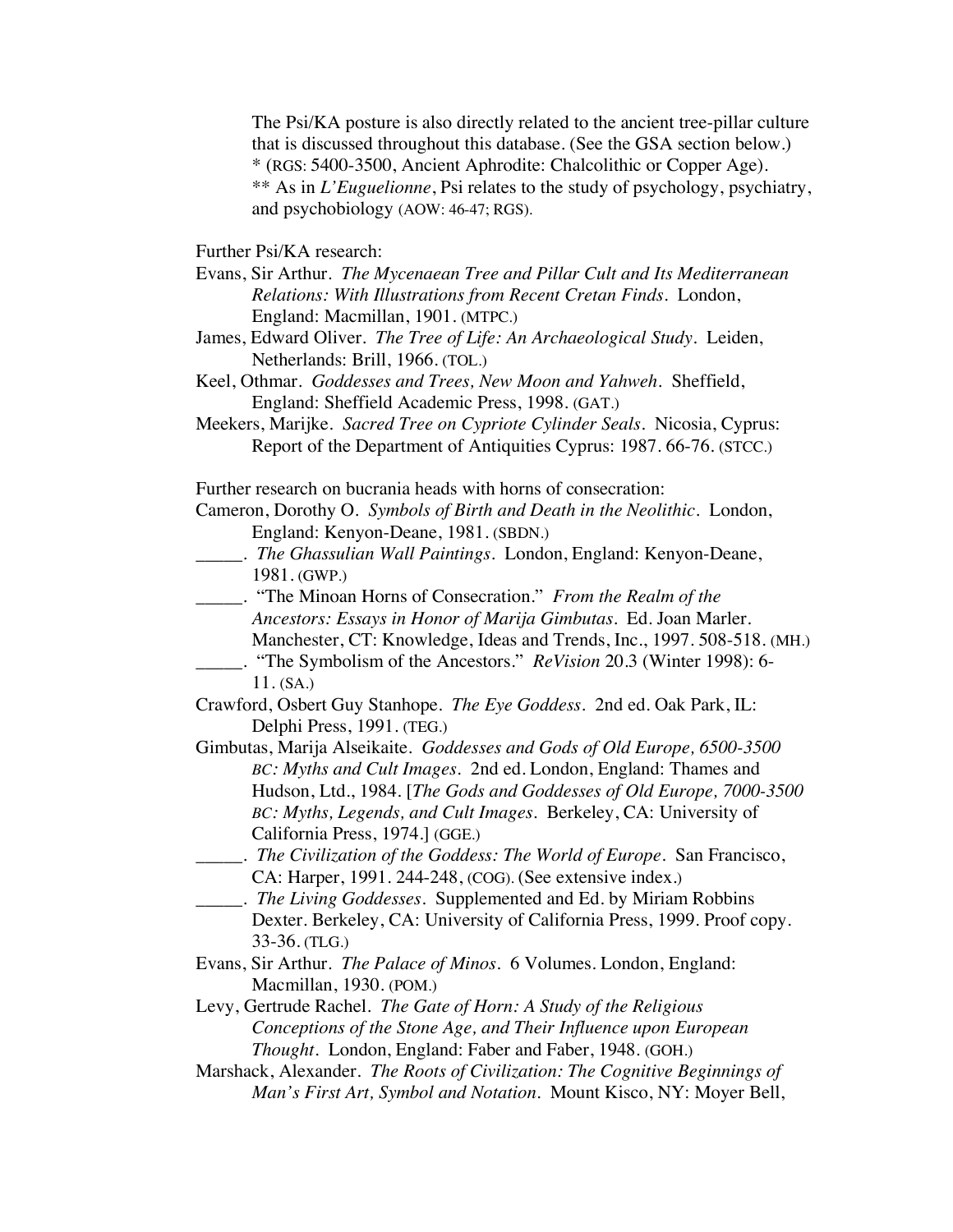1991. (TROC.)

- Mellaart, James. *Çatal Hüyük: A Neolithic Town in Anatolia*. New York, NY: McGraw-Hill, 1967. (CH.)
- Mellaart, James, Udo Hirsch, and Belkıs Balpınar. *The Goddess From Anatolia*. Milan, Italy: Eskenazi, 1989. (GOA.)
- Nilsson, Martin Persson*. The Minoan-Mycenaean Religion and its Survival in Greek Religion.* 1927. New York, NY: Biblo and Tannen, 1950. 165-193. (MMRS.)

Further bucrania research on 'regeneration and becoming' Psi/KA goddesses research: 25,000, Caravanserai, Trade Routes, and Dark Mothers; 10,000, Grotta; 7000-5000, Early Neolithic Crete; 5500-3500, Cucuteni (Tripolye) Culture, Eastern Europe; 5400-3500, Ancient Aphrodite: Chalcolithic or Copper Age; 4000, Nile Bird Goddess, Egypt; 2000-1450, Middle Bronze Age, Crete/Chthonian Peak Temple (Palace) Period/Middle Minoan Period (MM IA-MMII); 2,000, Asherah; 1900-1800, Dawning of the African Alphabet and the Aniconic Goddess Triangle; 1500, Lachish Ewer, Triangle, and Menorah; 1400- 1000, Post Palace Period; 900-800, KA Goddess, Salamis, Cyprus; 800, Tanit (also Taanit, Ta'anit, Tannit, or Tannin); and 664-525, Neith and Black Virgin at Sais Temple, Egypt. (RGS.)

Also, further research and discussions about bucrania, fallopian tubes, Horns of Consecration (or 'celebratory sun posture'), plus Psi/KA goddesses: 13,000- 11,000, Altamira Cave; 7000-5000, Early Neolithic Crete; and 2600-2000, Early Bronze Age, Crete, Chthonian \* Prepalatial/Early Minoan (EM I-III). (RGS.) **\*** (Earth mother, Chthonia.)

In addition to several of the recommended Psi/KA goddess entries above, also suggest bucrania (bull or bovine head)/Horns of Consecration research: 13,000-11,000, Altamira Cave; and 2600-2000, Early Bronze Age, Crete, Chthonian \* Prepalatial/Early Minoan (EM I-III). (RGS.) **\*** (Earth mother, Chthonia.)

Further *Lascaux* research:

- Aujoulat, Norbert. *The Memory of Marija Gimbutas: Rediscovering the Greatest Treasure of Prehistoric Art*. London, England: Thames & Hudson, 2005. (SL.)
- Bataille, Georges. *Lascaux: Or, The Birth of Art: Prehistoric Painting. The Great Centuries of Painting.* Lausanne, Switzerland: 1955. (LBA.)
- Bednarik, Robert G. "The Earliest Evidence of Palaeoart." *Rock Art Research: The Journal of the Australian Rock Art Research Association and the International Federation of Rock Art Organizations* 20.2 (Nov. 2003): 89- 135. (EKP.)
- Gheorghiu, Dragos. *Archaeology Experiences Spirituality?* Cambridge, England: Cambridge Scholars, 2011. (AES.)
- Grand, Paule M. *Prehistoric Art: Paleolithic Painting and Sculpture*.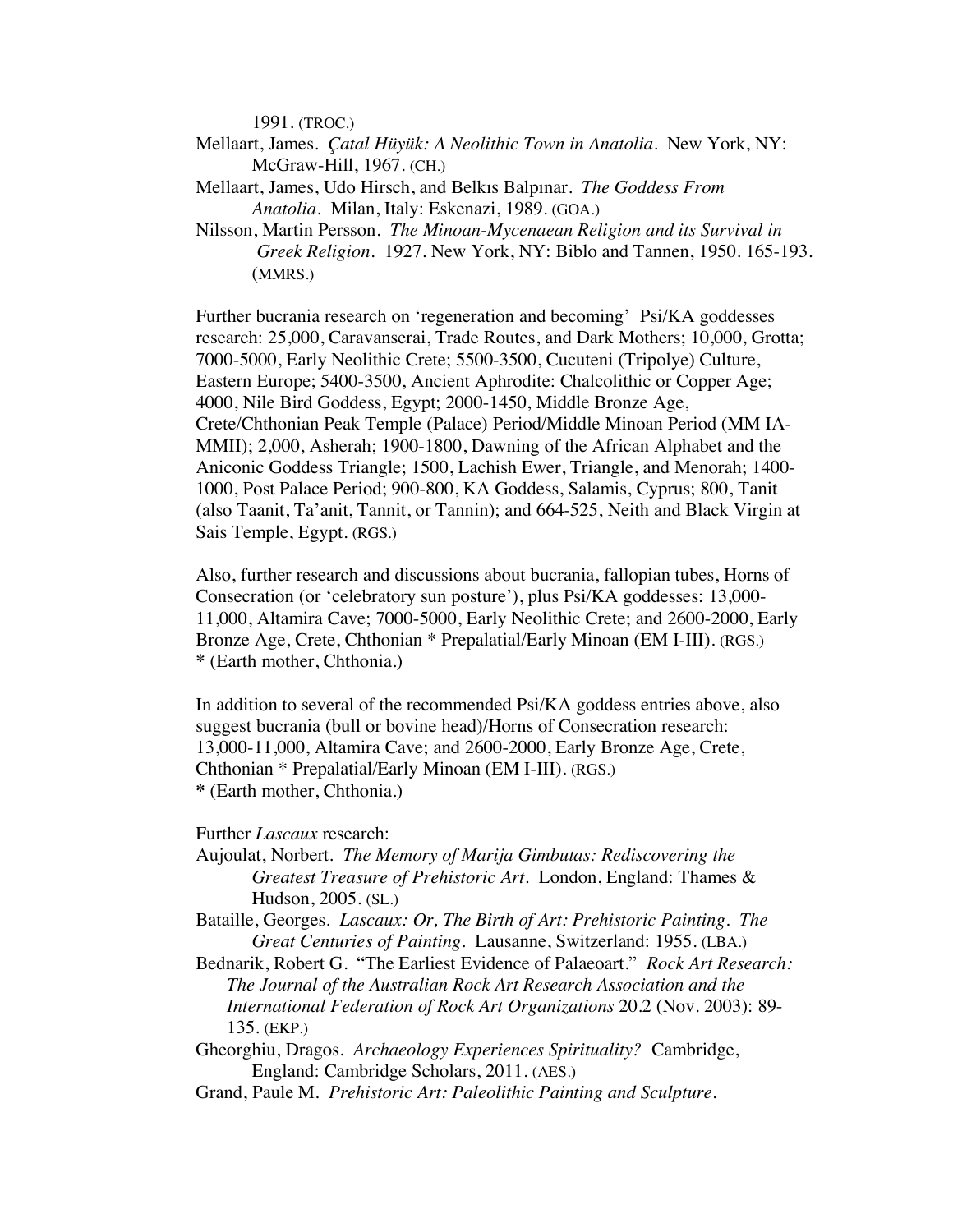Greenwich, CT: New York Graphic Society, 1967. (PAP.)

- Marshack, Alexander. *The Roots of Civilization: The Cognitive Beginnings of Man's First Art, Symbol and Notation*. Mount Kisco, NY: Moyer Bell, 1991. (TROC.)
- Ruspoli, Mario. *The Cave of Lascaux: A Final Photographic Record*. London, England: Thames and Hudson, 1987. (CL.)
- Wildgen, Wolfgang. "The Paleolithic Origins of Art, Its Dynamic and Topological Aspects, and the Transition to Writing." *Semiotic Evolution and the Dynamics of Culture.* Eds. Bax, Marcel, Barend van Heusden, and Wolfgang Wildgen. Bern, Switzerland: Peter Lang, 2004. 111-148. (PO.)

For further considerations of cave wall murals:

- Bisson, Michael S. and Pierre Bolduc. "Previously Undescribed Figurines from the Grimaldi Caves." *Current Anthropology* 35.4 (Aug.-Oct. 1994): 458-468. (PU.)
- Caldwell, Duncan. "Supernatural Pregnancies: Common Features and New Ideas Concerning Upper Paleolithic Feminine Imagery." *Arts & Cultures.* Geneva, Switzerland: Barbier-Mueller Museums, 2010. 52-75. (SPC.)
- Clottes, Jean. "Paleolithic Cave Art of France." *Bradshaw Foundation* (1995) Jun. 29, 2008 <http://www.bradshawfoundation.com/clottes/page4.php>. (PAF.)
- Collins, Christopher. *Paleopoetics: The Evolution of the Preliterate Imagination*. New York, NY: Columbia University Press, 2013. (PE.)
- Conroy, L. P. "Female Figurines of the Upper Paleolithic and the Emergence of Gender." *Women in Archaeology: A Feminist Critique*. Eds. Hilary du Cros and Laurajane Smith. Canberra, Australia: Dept. of Prehistory, Research School of Pacific Studies, Australian National University, 1993. 153-160. (FF.)
- Mithen, Steven. "The Evolution of Imagination: An Archaeological Perspective." *Sub-Stance* 30.1/2 (2001): 28-54. (EI.)
- Pfeiffer, John E. *The Creative Explosion: An Inquiry into the Origins of Art and Religion.* New York, NY: Harper & Row, 1982. (TCE.)
- Wildgen, Wolfgang. "The Paleolithic Origins of Art, Its Dynamic and Topological Aspects, and the Transition to Writing." *Semiotic Evolution and the Dynamics of Culture.* Eds. Bax, Marcel, Barend van Heusden, and Wolfgang Wildgen. Bern, Switzerland: Peter Lang, 2004. 128-132. (PO.)

Recent cave research and discovery that cave artists who made the hand stencils 'were predominately female':

Snow, Dean. "Sexual Dimorphism in European Upper Paleolithic Cave Art." *American Antiquity* 78.4 (Oct. 2013): 746-761. (SDE.)

Additional cave research: 15,000-10,000, Magdalenian Age; and 13,000-11,000, Altamira Cave. (RGS.)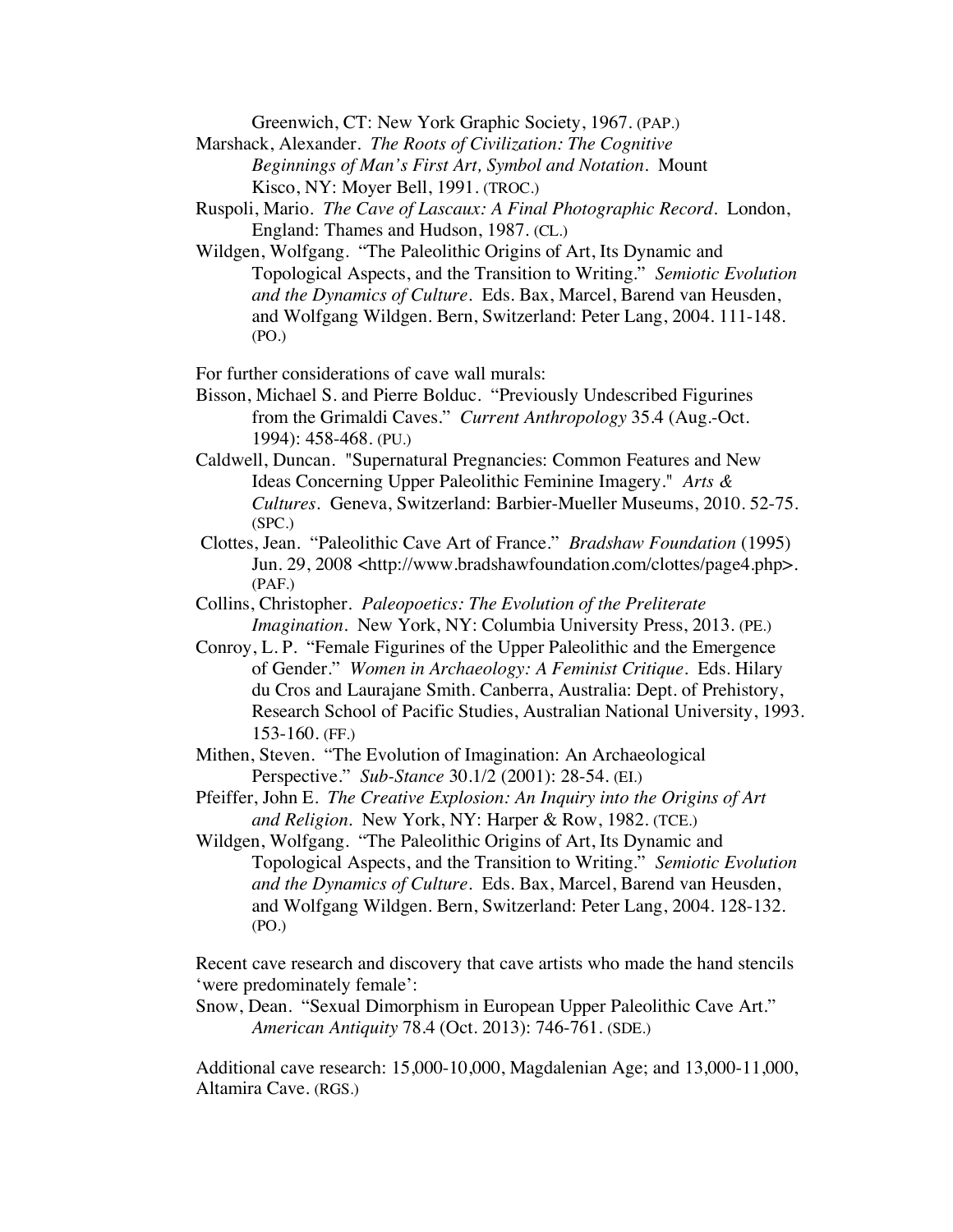For further cave and grotto research, keyword suggestions include: Cosquer; Grotte de Bédeilhac; Laugerie Basse; Font-Bargeix*;* Cussac; "Venus" of Cussac; Périgueux, and Sulawesi.

Additional Paleolithic research: 1,000,000-10,000, Paleolithic Overview; 1,000,000-50,000, Early (Lower) Paleolithic Age; 50,000-10,000, Late (Upper) Paleolithic Age; 50,000-30,000, Mousterian Age; 34,000-28,000, Les Eyzies Vulva Engravings, Dordogne Caves; 30,000-25,000, Aurignacian Age; 30,000- 25,000, Goddess of Willendorf, Austria; 25,000-20,000, Gravettian Age; 25,000- 20,000, Goddess of Laussel; 24,000, Dolni Vestonice; 23,000, Goddess of Lespugue; 22,000, Maiden with Hood from Brassempouy; 20,000-15,000, Solutrean Age; 15,000-10,000, Magdalenian Age; 13,000-11,000, Altamira Cave; and 12,000, Pamukkale/Hierapolis, Anatolia (Central Turkey). (RGS.)

IMAGE: ICE AGE HORSE FROM THE LASCAUX CAVE: LASCAUX, FRANCE. PHOTO: © GSA. DESCRIPTION: ICE AGE HORSE FROM LASCAUX CAVE, NEAR VILLAGE OF MONTIGNAC IN THE DORDOGNE REGION OF SOUTHERN FRANCE. SLIDE LOCATION NEO. PAL. FRANCE, SHEET 1, ROW 4, SLEEVE 4, SLIDE #44, c. 15,000-12,000 BCE. CU\_NPF\_S1\_R4\_SL4\_S44.jpg SHOT ON LOCATION: THE MUSEUM OF NATURAL HISTORY: NEW YORK, NY. NOTE 1: TO SCALE PROTOTYPE. NOTE 2: FIELDWORK PROJECT 1993.

IMAGE: LASCAUX CEILING IN LASCAUX CAVE: DORDOGNE, FRANCE. PHOTO: © GSA. DESCRIPTION: LASCAUX CAVE CEILING INCLUDING DEER, LASCAUX CAVE, DORDOGNE. SLIDE LOCATION NEO. PAL. FRANCE, SHEET 2, ROW 2, SLEEVE 2, SLIDE #7, BCE. CU\_NPF\_S2\_R2\_SL2\_S7.jpg SHOT ON LOCATION: PROTOTYPE FROM THE METROPOLITAN MUSEUM OF ART, NEW YORK, NY. (PHOTOGRAPHIC PERMISSION DENIED IN LASCAUX, FRANCE.) NOTE 1: FIELDWORK PROJECT 1983-1989.

IMAGE: MASSIVE DEER HORNS: IRELAND. PHOTO: © GSA. DESCRIPTION: MASSIVE ANTLERS FROM A PREHISTORIC IRISH DEER OR POSSIBLY ELK. SLIDE LOCATION FRANCE, SHEET 4, ROW 1, SLEEVE 2, SLIDE #1, 10,555-8,500 BCE. CO\_FRA\_S4\_R1\_SL2\_S1.jpg VS. > CU\_NPF\_S4\_R1\_SL2\_S1.jpg ON LOCATION: MUSÉE DES ANTIQUITÉS NATIONALES: SAINT-GERMAIN-EN-LAYE, FRANCE. NOTE 1: FIELDWORK PROJECT 1982-1989. PHOTO NOTE: ILLUSTRATION ENHANCEMENT, CHRISI KARVONIDES. IMAGE: PALAEOLITHIC BULL HORNS: ISRAEL. PHOTO: © GSA. DESCRIPTION: EARLIEST LOWER PALAEOLITHIC BULL HORNS: TEL UBEIDIYA (TEL ÙBAYDIYYA) ISRAEL. SLIDE LOCATION , SHEET , ROW , SLEEVE , SLIDE # . SHOT ON LOCATION: ISRAEL MUSEUM. ARCHAEOLOGY WING, ISRAEL

ANTIQUITIES AUTHORITY. ILLUSTRATION/IMAGE IN PROCESS.

NOTE 1: TEL UBEIDIYA (TEL ÙBAYDIYYA) BULL HORNS, ACCESSION NUMBER: IAA 1982-1987.

NOTE 2: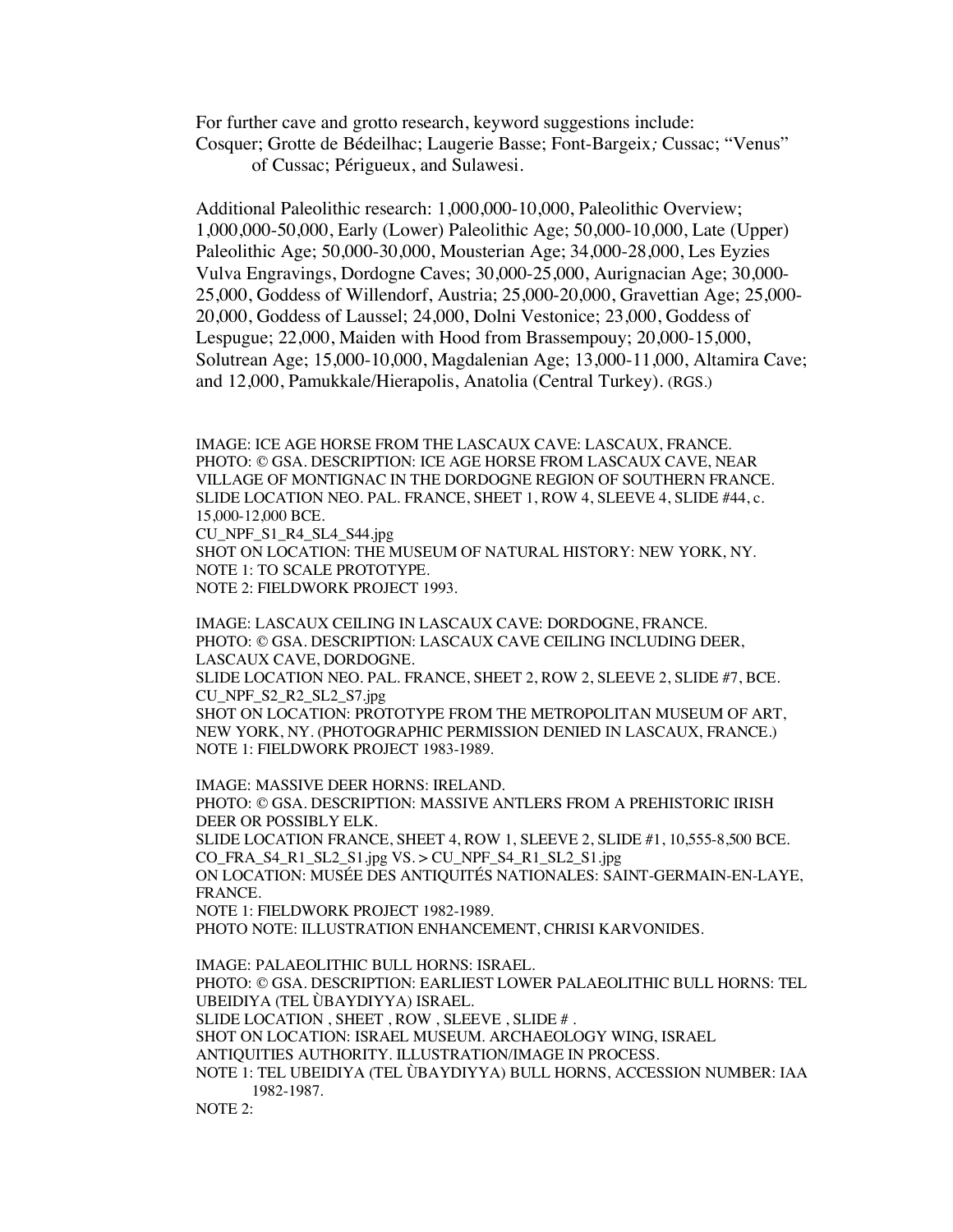GERTRUDE LEVY SUGGESTS THAT THE BULL IS THE ACTUAL EMBODIMENT OF THE EARTH'S FERTILITY AND HELD IN HIGH REGARD ALONG WITH HORNED ALTARS DATING BACK TO SUB–NEOLITHIC LEVELS (GOH: 229, N. 5; POM). DOROTHY CAMERON'S RESEARCH PROPOSES A UNIQUE GYNECOLOGICAL THEORY IN WHICH 'NEOLITHIC BULL HEADS AND *HORNS OF CONSECRATION* DIRECTLY RELATE TO THE FALLOPIAN TUBES AND UTERUS' (SBDN: 12-13, 4-5). (POM; TEG: 46-7; LOG: 265-6) (RGS: 15,000-12,000, LASCAUX CAVE).

PHOTO NOTE: ILLUSTRATOR, CHRISI KARVONIDES. PHOTO NOTE: ILLUSTRATION Photo © The Israel Museum, Jerusalem. PHOTO RESOURCE: (ARCHAEOLOGY, ARCHITECTURE & ART.) PHOTO NOTE: NYT: 7-21-10. (CIA: C1.)

IMAGE: BULL HEAD: PARIS, FRANCE.

PHOTO: © GSA. DESCRIPTION: PICASSO'S BULL HEAD (UTERUS) HORNS (FALLOPIAN TUBES) IMAGE. SLIDE LOCATION FRANCE, SHEET 2, ROW 3, SLEEVE 2, SLIDE #27, BCE. CO\_FRA\_S2\_R3\_SL2\_S27.jpg SHOT ON LOCATION: MUSÉE NATIONAL PICASSO: PARIS, FRANCE. NOTE 1: NUMEROUS 20–CENTURY PAINTERS HAVE BEEN SIGNIFICANTLY INSPIRED BY THE ALTAMIRA BUCRANIUM INCLUDING HENRY MOORE AND PICASSO. (RGS.)

NOTE 2: FIELDWORK PROJECT 1982-1989.

IMAGE: CHARACTERISTIC HORNS OF CONSECRATION ON A BRONZE TABLET FROM PSYCHRO: CRETE, GREECE. ILLUSTRATION © GSA. DESCRIPTION: CHARACTERISTIC HORNS OF CONSECRATION ON BRONZE TABLET. SLIDE LOCATION , SHEET , ROW, SLEEVE , SLIDE # , BCE. SHOT ON LOCATION: ILLUSTRATION/IMAGE PENDING NOTE 1: (MHE: FIG. 106, SEE SYMBOL SECTION AT END OF TEXT.) NOTE 2:

GERTRUDE LEVY SUGGESTS THAT THE BULL IS THE ACTUAL EMBODIMENT OF THE EARTH'S FERTILITY AND HELD IN HIGH REGARD ALONG WITH HORNED ALTARS DATING BACK TO SUB-NEOLITHIC LEVELS (GOH: 229, N. 5; POM). (SOURCE: ENTRY ABOVE.)

NOTE 3:

DOROTHY CAMERON'S RESEARCH PROPOSES A UNIQUE GYNECOLOGICAL THEORY IN WHICH 'NEOLITHIC BULL HEADS AND *HORNS OF CONSECRATION* DIRECTLY RELATE TO THE FALLOPIAN TUBES AND UTERUS (SBDN: 12-13, 4-5)' (POM; TEG: 46-47; LOG: 265-6) (RGS: 15,000-12,000 BCE, LASCAUX CAVE).

PHOTO NOTE: ILLUSTRATOR, CHRISI KARVONIDES. \*

PHOTO NOTE: \* FOR FURTHER GREEK HORNS OF CONSECRATION RESEARCH AND IMAGES:

RESOURCE: (MUSEUM ART RESOURCE.)

RESOURCE: (BRITISH MUSEUM: LONDON, ENGLAND.) RESOURCE: (ARCHAEOLOGY, ARCHITECTURE & ART.)

IMAGE: BULL HORNS (FALLOPIAN TUBES): RHODES, GREECE. PHOTO: © GSA. DESCRIPTION: BONE OR IVORY CARVING OF BULL HEAD (UTERUS) HORNS (FALLOPIAN TUBES): POSSIBLE SYMBOL OF REGENERATION. SLIDE LOCATION MSC. GREECE, SHEET 1, ROW 3, SLEEVE 3, SLIDE #24 (NO. 8), 1050- 520 BCE.